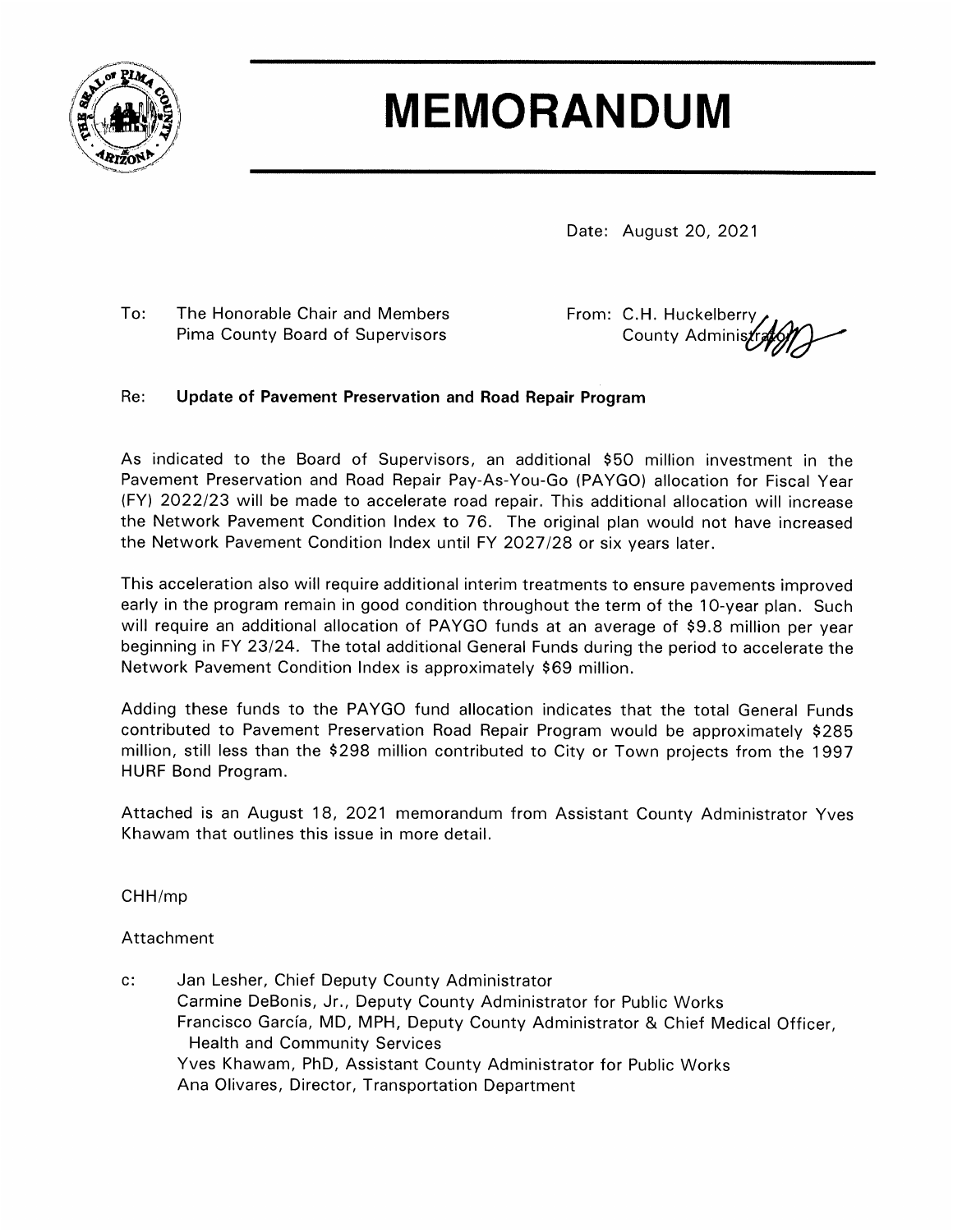

## **MEMORANDUM**

Date: August 18, 2021

To: C.H. Huckelberry The State of the C.H. Huckelberry The State of Trom: Yves Khawam

County Administrator **Assistant County Administrator** Assistant County Administrator for Public Works

## Re: **Fiscal Analysis of the Accelerated Road Repair Program**

Per your request, I have worked with Transportation Director Ana Olivares to develop road repair funding scenarios based on projected cash flow through FY 30. This was performed both for currently approved funding levels as well as accelerating an additional \$50 million of work in FY 23. The funding scenarios were modeled to determine how much additional funding would be necessary to achieve an average PCI of 80 by FY 30.

Table 1 shows the results of the analysis based on the currently projected funding level and Table 3 shows the same with an additional \$50 million General Fund advancement in FY 23.

| <b>FY22 Approved PAYGO Funding Scenario</b> |                                                              |                                                          |                                  |                                                 |                                                                       |
|---------------------------------------------|--------------------------------------------------------------|----------------------------------------------------------|----------------------------------|-------------------------------------------------|-----------------------------------------------------------------------|
| Year                                        | <b>Transportation</b><br><b>Department</b><br><b>Funding</b> | <b>General Fund</b><br><b>PAYGO</b><br><b>Allocation</b> | <b>Funding</b><br><b>Deficit</b> | <b>Total</b><br><b>Funding</b><br><b>Needed</b> | <b>Network</b><br><b>Pavement</b><br><b>Condition</b><br><b>Index</b> |
| FY19/20                                     | 21,000,000                                                   | 15,000,000                                               | 0                                | 36,000,000                                      | 57                                                                    |
| FY20/21                                     | 3,000,000                                                    | 53,000,000                                               | 0                                | 56,000,000                                      | 64                                                                    |
| FY21/22                                     | 35,500,000                                                   | 50,000,000                                               | 0                                | 85,500,000                                      | 71                                                                    |
| FY22/23                                     | 16,763,143                                                   | 536,857                                                  | 0                                | 17,300,000                                      | 70                                                                    |
| FY23/24                                     | 19,998,662                                                   | 3,971,338                                                | 0                                | 23,970,000                                      | 71                                                                    |
| FY24/25                                     | 24,089,410                                                   | 3,920,590                                                | O                                | 28,010,000                                      | 72                                                                    |
| FY25/26                                     | 26,196,170                                                   | 3,880,830                                                | 21,000,000                       | 51,077,000                                      | 73                                                                    |
| FY26/27                                     | 36,300,000                                                   | 13,890,000                                               | 8,000,000                        | 58,190,000                                      | 75                                                                    |
| FY27/28                                     | 32,000,000                                                   | 25,000,000                                               | Ω                                | 57,000,000                                      | 77                                                                    |
| FY28/29                                     | 37,280,000                                                   | 25,000,000                                               | 12,000,000                       | 74,280,000                                      | 79                                                                    |
| FY29/30                                     | 37,900,000                                                   | 25,000,000                                               | 10,000,000                       | 72,900,000                                      | 80                                                                    |
| <b>TOTAL</b>                                | 290,027,385                                                  | 219,199,615                                              | 51,000,000                       | 560,227,000                                     |                                                                       |

Table 1

The acceleration of \$50 million of PAYGO funding in FY 21 and FY 22, as well as delays in DOT implementation of productivity initiatives have resulted in a pavement repair and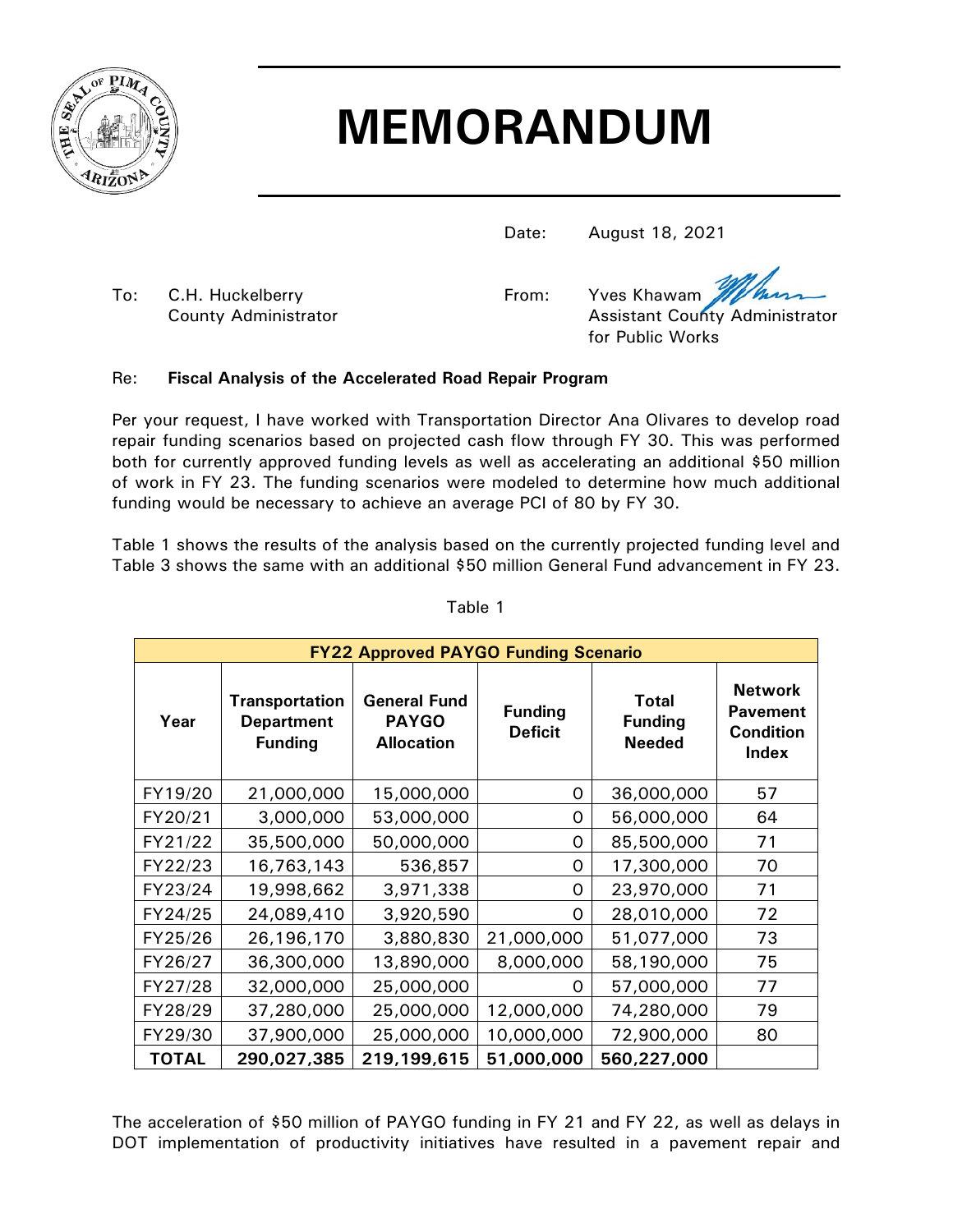C.H. Huckelberry, County Administrator Re: **Fiscal Analysis of the Accelerated Road Repair Program** August 18, 2021 Page 2

preservation funding deficit of \$51 million when compared to the original plan approved by the Board of Supervisors with the PAYGO policy on November 5, 2019 shown in Table 2. The primary reason for the cost increase relates to financing to cover \$50 million advancements in both FY 21 and FY22, as well as funding treatments to maintain those newly repaired roads during the ten years of the plan.

| Year         | <b>Transportation</b><br><b>Department</b><br><b>Funding</b> | <b>PAYGO</b><br><b>Allocation</b> | <b>Total Funding</b> | <b>Network</b><br><b>Pavement</b><br><b>Condition</b><br><b>Index</b> | <b>Network</b><br><b>Pavement</b><br><b>Condition Index</b><br>Improvement<br><b>From FY18/19</b> |
|--------------|--------------------------------------------------------------|-----------------------------------|----------------------|-----------------------------------------------------------------------|---------------------------------------------------------------------------------------------------|
| FY19/20      | 21,000,000                                                   | 5,000,000                         | 26,000,000           | 42                                                                    | 10%                                                                                               |
| FY20/21      | 16,000,000                                                   | 10,000,000                        | 26,000,000           | 43                                                                    | 12%                                                                                               |
| FY21/22      | 16,000,000                                                   | 15,000,000                        | 31,000,000           | 45                                                                    | 16%                                                                                               |
| FY22/23      | 21,000,000                                                   | 20,000,000                        | 41,000,000           | 48                                                                    | 24%                                                                                               |
| FY23/24      | 23,000,000                                                   | 25,000,000                        | 48,000,000           | 52                                                                    | 33%                                                                                               |
| FY24/25      | 29,000,000                                                   | 25,000,000                        | 54,000,000           | 57                                                                    | 44%                                                                                               |
| FY25/26      | 30,000,000                                                   | 25,000,000                        | 55,000,000           | 62                                                                    | 56%                                                                                               |
| FY26/27      | 31,000,000                                                   | 25,000,000                        | 56,000,000           | 67                                                                    | 68%                                                                                               |
| FY27/28      | 35,000,000                                                   | 25,000,000                        | 60,000,000           | 71                                                                    | 79%                                                                                               |
| FY28/29      | 38,000,000                                                   | 25,000,000                        | 63,000,000           | 77                                                                    | 94%                                                                                               |
| FY29/30      | 41,000,000                                                   | 25,000,000                        | 66,000,000           | 80                                                                    | 99%                                                                                               |
| <b>TOTAL</b> | 301,000,000                                                  | 225,000,000                       | 526,000,000          |                                                                       |                                                                                                   |

**Table 2 November 5, 2019 Road Repair Plan Approved with PAYGO Policy**

Additionally, the 2019 plan projected DOT revenue available funding of \$301 million in lieu of the \$290 million reflected in Table 1. The 2019 amount assumed department savings associated with productivity gains related to automating maintenance and operations work scheduling, routing of crews, equipment, materials logistics and customer request management. It also assumed gains in the early years of the plan would be held in reserve to allow for larger disbursements near the end of the plan based on need to maximize returnon-investment and allow the department to entirely fund pavement maintenance following FY 30. A conservative gain of at least 10 percent was anticipated and included in the Table 1 DOT contributions for each year of the plan based on a similar implementation in Development Services field inspection operations, where a gain of 20 percent was achieved.

This gain was predicated on implementation of new technology platforms and functionality, the core of which was to be provided by GIS tools linked to the Maximo enterprise platform. The first phase of this functionality was originally scheduled to be completed in December 2019, to include the Maximo upgrade requisite to enabling the new GIS tools. To date, however, the Maximo upgrade has not occurred and full implementation with DOT asset functionality is presently not anticipated to complete until end of FY 23 at the earliest. As a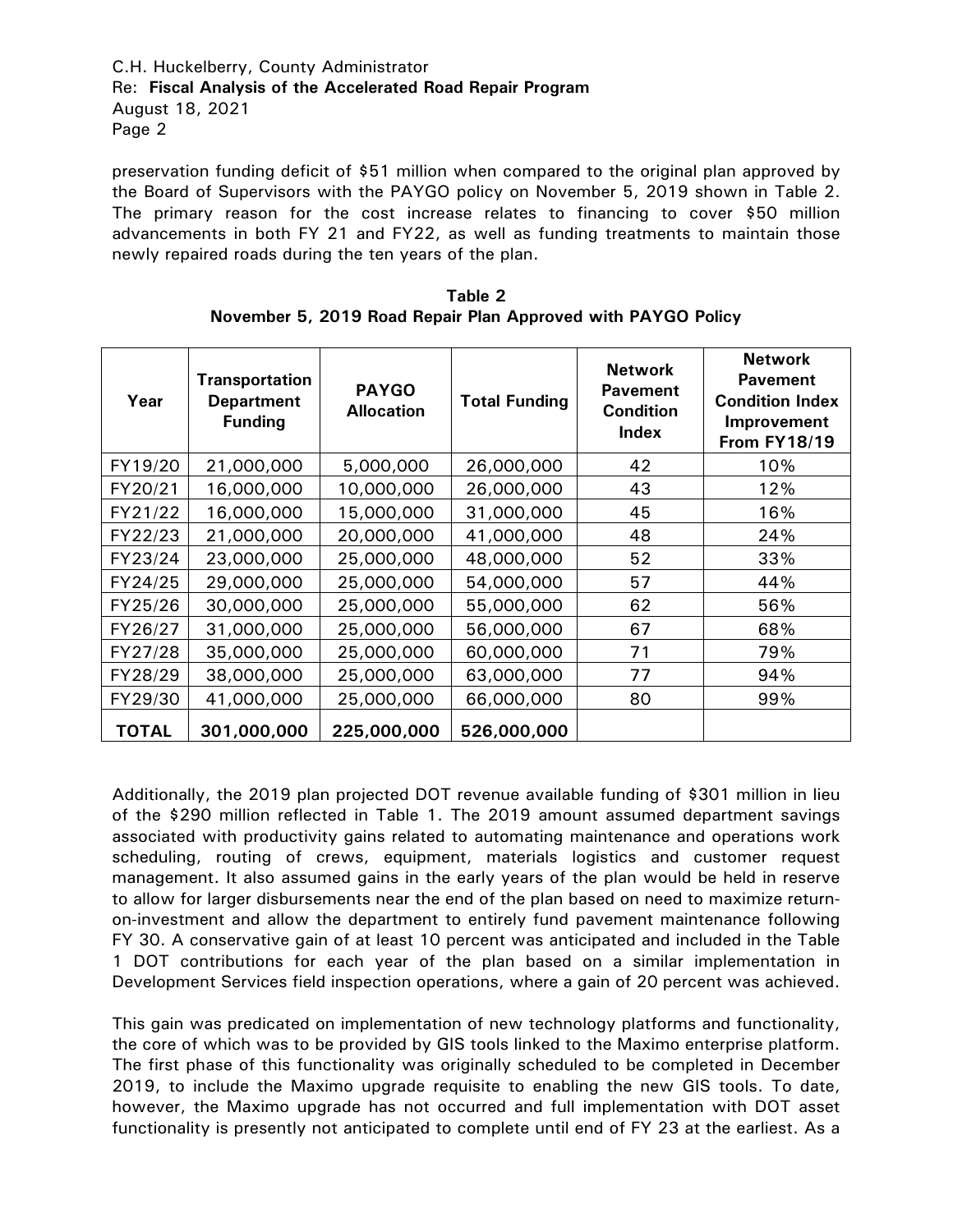C.H. Huckelberry, County Administrator Re: **Fiscal Analysis of the Accelerated Road Repair Program** August 18, 2021 Page 3

result and per your approval, we have started a review of cloud-based technology alternatives to manage DOT assets. However, and in the interim, the lack of ability to implement DOT strategies has resulted in a minimum projected loss of four years of productivity gains. Based on \$30.9 million budgeted for maintenance and operations in FY 22, the amount of productivity loss is conservatively estimated at \$12.4 million (30.9  $\times$  0.1 x 4). DOT has the capacity to absorb \$1.4 million of this shortfall, which leaves \$11 million unavailable to fund the 10-year road repair plan.

The 2019 plan projected a total need of \$526 million through FY 30. Table 1 total funding need exceeds the 2019 plan by \$34.2 million. However, the total funding deficit when compared to the 2019 plan is presently \$51 million due to:

- A reduction of \$11 million in DOT funding availability.
- Financing cost increase of \$6.5 million associated with advancing \$50 million in both FY 21 and FY 22.
- \$33.5 million for one or more preservation treatments applied to pavements repaired earlier in the program which would otherwise not have been needed during the plan period.

The scenario comprising an additional \$50 million PAYGO advancement in FY23 is shown in Table 3. This scenario increases the road repair program cost by \$48.2 million from the 2019 total displayed in Table 2 resulting in a total funding deficit of \$68.9 million. This deficit comprises:

- The same reduction of \$11 in DOT funding availability.
- Financing cost increase of an additional \$3.3 million over that in Table 1 to cover the additional \$50 million advancement for a total of \$9.8 million.
- An increase of \$14.6 million over that in Table 1 for one or more preservation treatments applied to pavements repaired earlier in the program which would not otherwise been needed during the plan period. This results in a total treatment increase of \$48.1 million over the 2019 Table 2 plan.